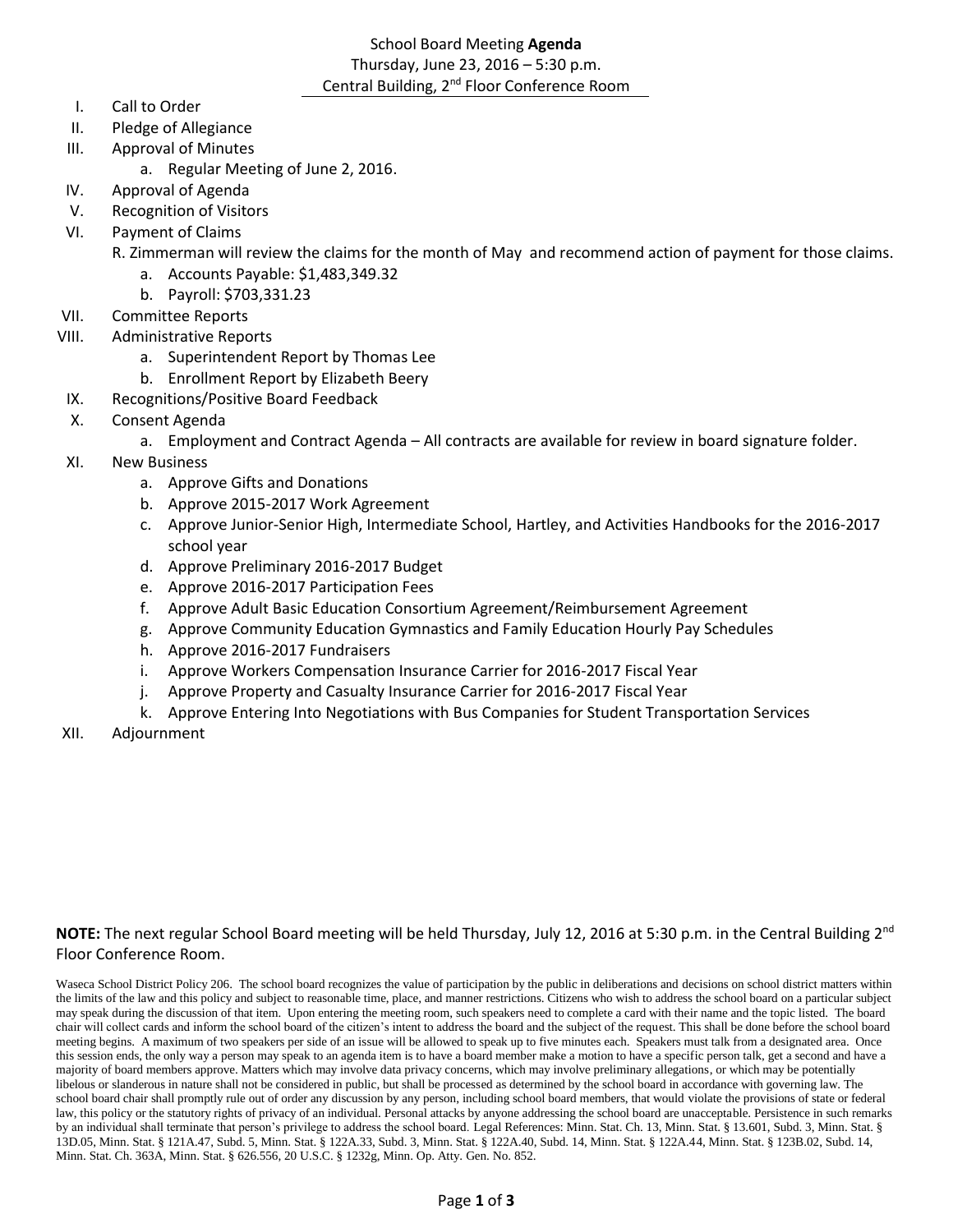# **a. Employment and Contract Agenda**

- 1. Resignations: Carol Omtvedt, KinderPrep Teacher; Hollie Wehr, HA DCD Paraprofessional & Assistant Director of HS Theater; Scott Young, Gymnastics Supervisor;
- 2. Maternity Leave Requests: Malorie Kutil, Speech-Language Pathologist;
- 3. Contract Approvals:
	- a. Certified: Claire Buendorf, K-3 Art Teacher; Katie Hopfer, Hartley Teacher; Dorothy Lipski, School Psychologist Intern; Brenda Nelson, JSHS Math Teacher; Amanda Peters, Kindergarten Teacher;
	- b. Non-Certified:
	- c. Extracurricular: Joshua Abraham, Girls JV Soccer Coach; Craig Brenden, Summer Band Lessons; Kyle Collins, Head Tennis Coach; Terry Nafe, Boys Head Soccer Coach; Grant Popp, Cross Country Assistant Coach;
	- d. Summer School: Missy Dunn, Summer 1:1 Teacher (x2); Anastasia Garza, Summer Therapeutic Program Teacher; Joel Hayford, WIS Summer Kids Academy Instructor; Sue McKay, WIS Summer Kids Academy Instructor; Mandi Nohner, ALC Summer Credit Recovery – Science; Michele Priebe, Summer LD Teacher; Carol Schaper, Summer ECSE Assessments; Dan Sharpsteen, ALC Summer Credit Recovery – Social Studies; Sawn Skinner, ALC Summer Credit Recovery – English; Eric Teders, WIS Summer Kids Academy Instructor; Andy Walden, Jr. High Summer School (x2); Brad Wendland, Jr. High Summer School;
	- e. Regular Job Status Approval:
	- f. Other: JoAnn Erickson, 2 x 1 week extensions; Agreement with Prairie River Home Care; Transportation Contract; Lease Agreement with Waseca Area Foundation;

### New Business

# **a. Approve Gifts and Donations**

We would recommend that you approve the following Gifts and Donations:

- o Donation of \$194.79 for JSHS from Target Redcard Donation;
- o Donation of \$100.00 for Prom from Southfork Seed, LLC.;
- o Donation of \$50.00 for Prom from Crystal Valley;
- o Donation of \$1,605.00 for SDSU Bus Trip from Rock Solid Expedited, LLC.;
- o Donation of \$18.76 for WIS from Target Take Charge of Education;
- o Donation of \$200.00 for WIS from Westat because John Huttemier participated in a severalyear-long study of Early Childhood Students, K-6;
- o Donation of \$250.00 for Wseca Water Carnival Participant Lunches from Waseca Lions Club, Inc.;

Total value of Gifts and Donations: \$2,418.55

# **b. Approve 2015-2017 Work Agreement**

We recommend approval of the following 2015-2017 working agreement:

A. Mike Georgiana

# **c. Approve Junior-Senior High, Intermediate, Hartley, and Activities Handbooks for the 2016-2017 School Year**

Handbooks will be sent electronically. We recommend approval.